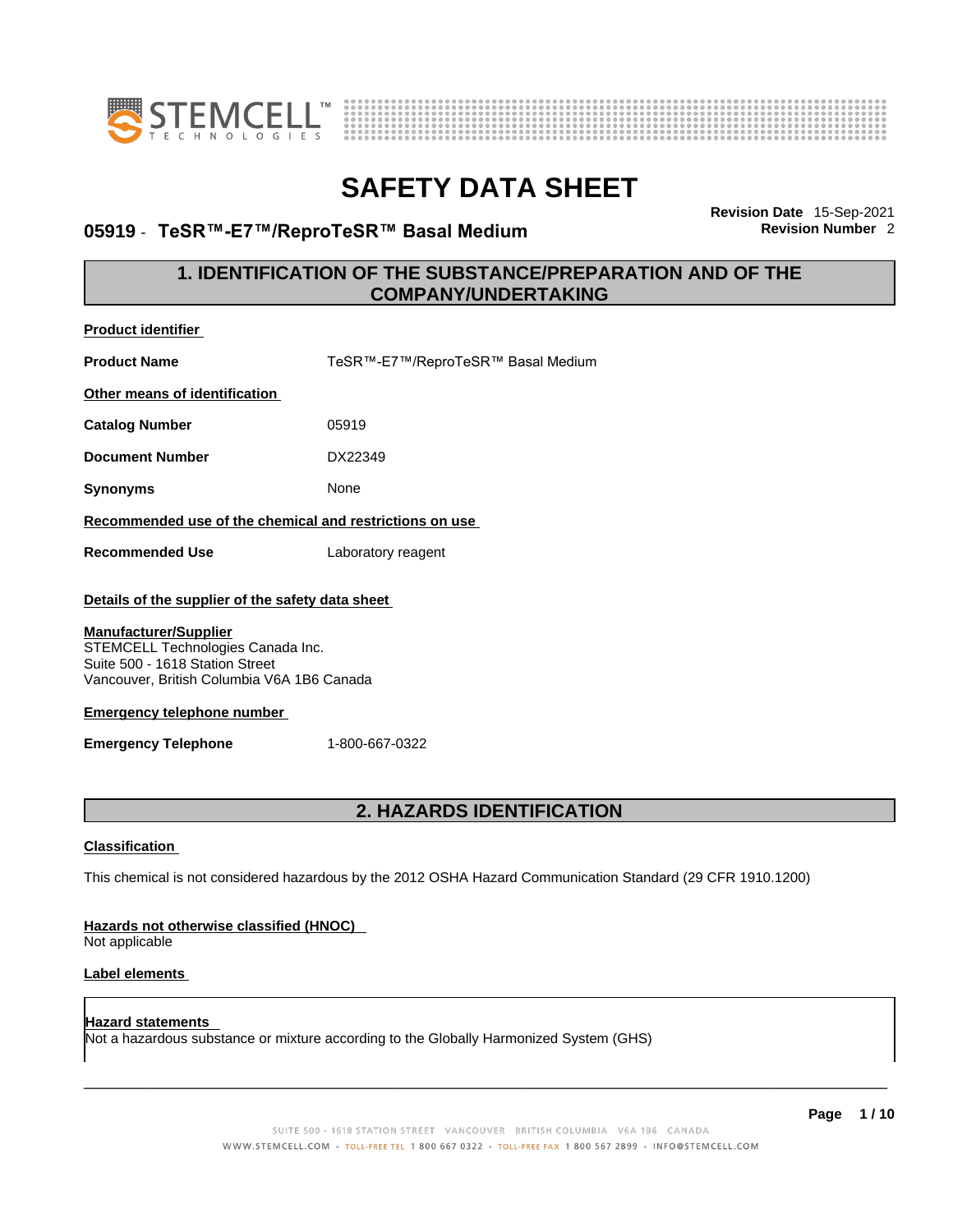



## \_\_\_\_\_\_\_\_\_\_\_\_\_\_\_\_\_\_\_\_\_\_\_\_\_\_\_\_\_\_\_\_\_\_\_\_\_\_\_\_\_\_\_\_\_\_\_\_\_\_\_\_\_\_\_\_\_\_\_\_\_\_\_\_\_\_\_\_\_\_\_\_\_\_\_\_\_\_\_\_\_\_\_\_\_\_\_\_\_\_\_\_\_ **Revision Date** 15-Sep-2021 **05919** - **TeSR™-E7™/ReproTeSR™ Basal Medium Revision Number** 2

The product contains no substances which at their given concentration, are considered to be hazardous to health.

**Appearance** Clear **Physical state** Liquid

**Odor** No data available

**Other Information**  Not applicable

#### **Unknown acute toxicity** 0 % of the mixture consists of ingredient(s) of unknown toxicity

0 % of the mixture consists of ingredient(s) of unknown acute oral toxicity

0 % of the mixture consists of ingredient(s) of unknown acute dermal toxicity

0 % of the mixture consists of ingredient(s) of unknown acute inhalation toxicity (gas)

0 % of the mixture consists of ingredient(s) of unknown acute inhalation toxicity (vapor)

0 % of the mixture consists of ingredient(s) of unknown acute inhalation toxicity (dust/mist)

### **3. COMPOSITION/INFORMATION ON INGREDIENTS**

#### **Substance**

Not applicable.

### **Mixture**

Not a hazardous substance or mixture according to the Globally Harmonized System (GHS)

\*The exact percentage (concentration) of composition has been withheld as a trade secret.

### **4. FIRST AID MEASURES**

### **Description of first aid measures**

| <b>Inhalation</b>   | Remove to fresh air.                                                                                                    |
|---------------------|-------------------------------------------------------------------------------------------------------------------------|
| Eye contact         | Rinse thoroughly with plenty of water for at least 15 minutes, lifting lower and upper eyelids.<br>Consult a physician. |
| <b>Skin contact</b> | Wash skin with soap and water.                                                                                          |
| Ingestion           | Clean mouth with water and drink afterwards plenty of water.                                                            |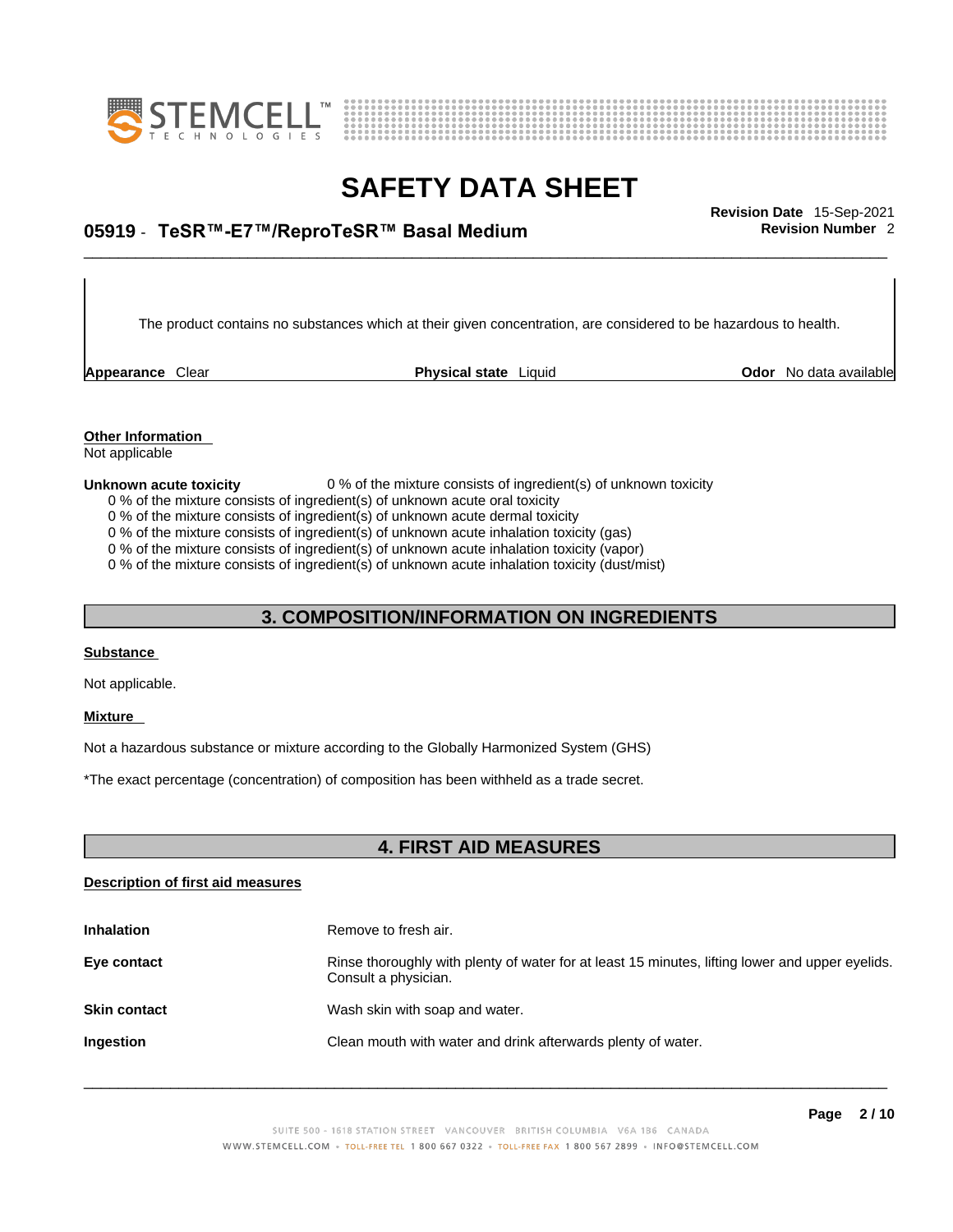



## \_\_\_\_\_\_\_\_\_\_\_\_\_\_\_\_\_\_\_\_\_\_\_\_\_\_\_\_\_\_\_\_\_\_\_\_\_\_\_\_\_\_\_\_\_\_\_\_\_\_\_\_\_\_\_\_\_\_\_\_\_\_\_\_\_\_\_\_\_\_\_\_\_\_\_\_\_\_\_\_\_\_\_\_\_\_\_\_\_\_\_\_\_ **Revision Date** 15-Sep-2021 **05919** - **TeSR™-E7™/ReproTeSR™ Basal Medium Revision Number** 2

| Most important symptoms and effects, both acute and delayed                                                      |                                                                                                                                       |  |
|------------------------------------------------------------------------------------------------------------------|---------------------------------------------------------------------------------------------------------------------------------------|--|
| <b>Symptoms</b>                                                                                                  | No information available.                                                                                                             |  |
|                                                                                                                  | Indication of any immediate medical attention and special treatment needed                                                            |  |
| Note to physicians                                                                                               | Treat symptomatically.                                                                                                                |  |
|                                                                                                                  |                                                                                                                                       |  |
|                                                                                                                  | <b>5. FIRE-FIGHTING MEASURES</b>                                                                                                      |  |
| <b>Suitable Extinguishing Media</b>                                                                              | Use extinguishing measures that are appropriate to local circumstances and the<br>surrounding environment.                            |  |
| Unsuitable extinguishing media                                                                                   | CAUTION: Use of water spray when fighting fire may be inefficient.                                                                    |  |
| Specific hazards arising from the<br>chemical                                                                    | No information available.                                                                                                             |  |
| <b>Explosion data</b><br><b>Sensitivity to Mechanical Impact None.</b><br><b>Sensitivity to Static Discharge</b> | None.                                                                                                                                 |  |
| Special protective equipment for<br>fire-fighters                                                                | Firefighters should wear self-contained breathing apparatus and full firefighting turnout<br>gear. Use personal protection equipment. |  |

### **6. ACCIDENTAL RELEASE MEASURES**

### **Personal precautions, protective equipment and emergency procedures**

| <b>Personal precautions</b>                          | Ensure adequate ventilation.                                                         |  |
|------------------------------------------------------|--------------------------------------------------------------------------------------|--|
|                                                      |                                                                                      |  |
| <b>Environmental precautions</b>                     |                                                                                      |  |
| <b>Environmental precautions</b>                     | See Section 12 for additional Ecological Information.                                |  |
| Methods and material for containment and cleaning up |                                                                                      |  |
| <b>Methods for containment</b>                       | Prevent further leakage or spillage if safe to do so.                                |  |
| Methods for cleaning up                              | Pick up and transfer to properly labeled containers.                                 |  |
| <b>Prevention of secondary hazards</b>               | Clean contaminated objects and areas thoroughly observing environmental regulations. |  |
|                                                      |                                                                                      |  |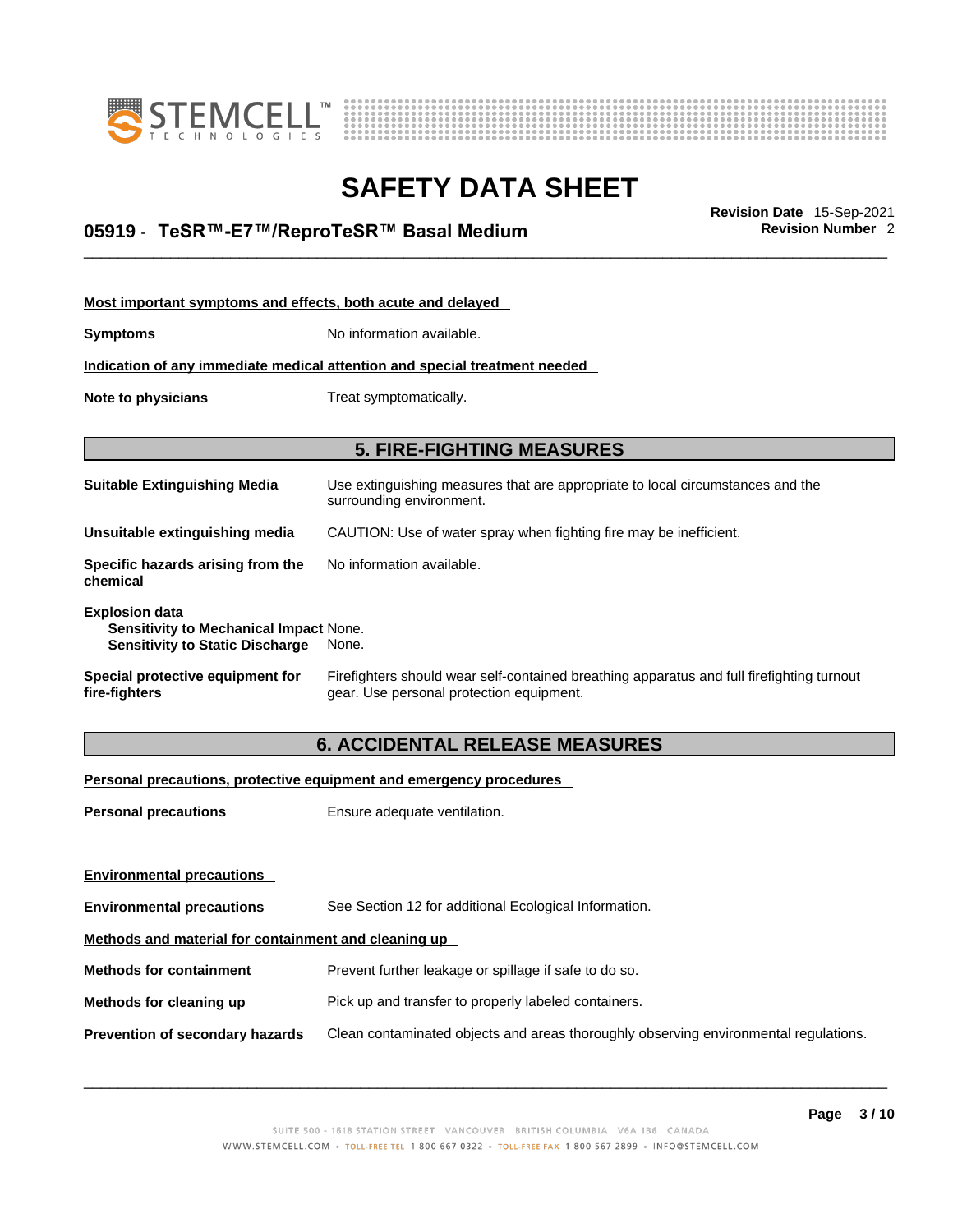



## \_\_\_\_\_\_\_\_\_\_\_\_\_\_\_\_\_\_\_\_\_\_\_\_\_\_\_\_\_\_\_\_\_\_\_\_\_\_\_\_\_\_\_\_\_\_\_\_\_\_\_\_\_\_\_\_\_\_\_\_\_\_\_\_\_\_\_\_\_\_\_\_\_\_\_\_\_\_\_\_\_\_\_\_\_\_\_\_\_\_\_\_\_ **Revision Date** 15-Sep-2021 **05919** - **TeSR™-E7™/ReproTeSR™ Basal Medium Revision Number** 2

|                                                              | <b>7. HANDLING AND STORAGE</b>                                                                                                                                              |
|--------------------------------------------------------------|-----------------------------------------------------------------------------------------------------------------------------------------------------------------------------|
| <b>Precautions for safe handling</b>                         |                                                                                                                                                                             |
| Advice on safe handling                                      | Handle in accordance with good industrial hygiene and safety practice.                                                                                                      |
| Conditions for safe storage, including any incompatibilities |                                                                                                                                                                             |
| <b>Storage Conditions</b>                                    | Store in accordance with information listed on the Product Information Sheet (PIS).                                                                                         |
|                                                              |                                                                                                                                                                             |
|                                                              | 8. EXPOSURE CONTROLS/PERSONAL PROTECTION                                                                                                                                    |
| <b>Control parameters</b>                                    |                                                                                                                                                                             |
| <b>Exposure Limits</b>                                       | This product, as supplied, does not contain any hazardous materials with occupational<br>exposure limits established by the region specific regulatory bodies.              |
| Appropriate engineering controls                             |                                                                                                                                                                             |
| <b>Engineering controls</b>                                  | <b>Showers</b><br>Eyewash stations<br>Ventilation systems.                                                                                                                  |
|                                                              | Individual protection measures, such as personal protective equipment                                                                                                       |
| <b>Eye/face protection</b>                                   | No special protective equipment required.                                                                                                                                   |
| Skin and body protection                                     | No special protective equipment required.                                                                                                                                   |
| <b>Respiratory protection</b>                                | No protective equipment is needed under normal use conditions. If exposure limits are<br>exceeded or irritation is experienced, ventilation and evacuation may be required. |
| <b>General hygiene considerations</b>                        | Handle in accordance with good industrial hygiene and safety practice.                                                                                                      |

### **9. PHYSICAL AND CHEMICAL PROPERTIES**

**Information on basic physical and chemical properties Physical state** Liquid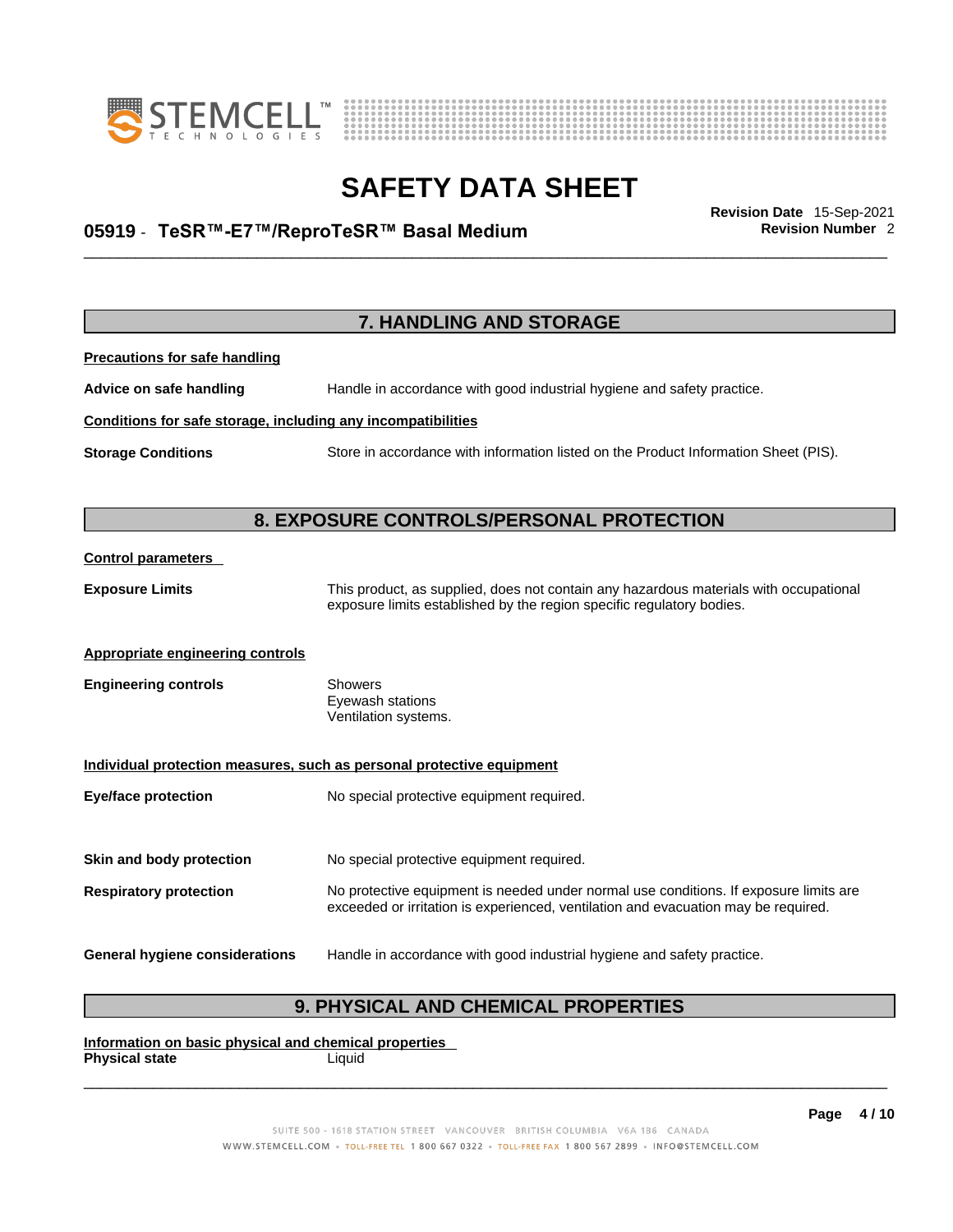



## \_\_\_\_\_\_\_\_\_\_\_\_\_\_\_\_\_\_\_\_\_\_\_\_\_\_\_\_\_\_\_\_\_\_\_\_\_\_\_\_\_\_\_\_\_\_\_\_\_\_\_\_\_\_\_\_\_\_\_\_\_\_\_\_\_\_\_\_\_\_\_\_\_\_\_\_\_\_\_\_\_\_\_\_\_\_\_\_\_\_\_\_\_ **Revision Date** 15-Sep-2021 **05919** - **TeSR™-E7™/ReproTeSR™ Basal Medium Revision Number** 2

| Appearance     | Clear             |
|----------------|-------------------|
| Color          | red               |
| Odor           | No data available |
| Odor threshold | No data available |

| Property                             |
|--------------------------------------|
| рH                                   |
| Melting point / freezing point       |
| <b>Boiling point / boiling range</b> |
| <b>Flash point</b>                   |
| <b>Evaporation rate</b>              |
| Flammability (solid, gas)            |
| <b>Flammability Limit in Air</b>     |
| <b>Upper flammability limit:</b>     |
| Lower flammability limit:            |
| Vapor pressure                       |
| Vapor density                        |
| <b>Relative density</b>              |
| <b>Water solubility</b>              |
| Solubility in other solvents         |
| <b>Partition coefficient</b>         |
| <b>Autoignition temperature</b>      |
| <b>Decomposition temperature</b>     |
| <b>Kinematic viscosity</b>           |
| <b>Dynamic viscosity</b>             |
| <b>Explosive properties</b>          |
| <b>Oxidizing properties</b>          |
|                                      |

**Other Information** 

## **Odor** No data available **No data available**

### **PH ANO data available None known**<br>
No data available None known **Moltinga and** *Melting* **and the Mone known<br>
<b>Molting** None known<br>
None known **Roidata available 1999 Mone known**<br> **Boiling** None known<br> **Roidata available None known No data available Evaporation No data available None known**<br> **Evaporation** None known<br>
None known **No data available**

**Explosive properties** No data available **Oxidizing properties** No information available **No data available Lower flammability limit:** No data available **Vapora Available None known No data available None known None known None known None known None known None known Vapor density in the UP of the Vapor Value Available None known<br>No data available None known No data available No data available None known Solution Islam in Solution None known** None known **Partition Partition Coefficient Coefficient Coefficient Coefficient Coefficient Coefficient Coefficient Coefficient Coefficient Coefficient Coefficient Coefficient Coefficient Coefficient C Automische Munder None known**<br> **Automische None known**<br>
None known **No data available** No data available **None known** No data available None known

**Softening point**<br> **Molecular weight**<br> **Molecular weight**<br> **Molecular weight**<br> **Molecular weight No information available Molecular formula** No information available **VOC Content (%)**<br>
Liquid Density<br>
No information available<br>
No information available **No information available Bulk density No information available** 

### **Property CONSIDERENT CONSIDERENT Values CONSIDERENT CONSIDERENT CONSIDERENT CONSIDERENT CONSIDERENT CONSIDERENT CONSIDERENT CONSIDERENT CONSIDERENT CONSIDERED VALUES**

**Flammability Limit in Air** None known

### **10. STABILITY AND REACTIVITY**

| <b>Reactivity</b>                                                       | No information available.                 |
|-------------------------------------------------------------------------|-------------------------------------------|
| <b>Chemical stability</b>                                               | Stable under normal conditions.           |
| <b>Possibility of hazardous reactions</b> None under normal processing. |                                           |
| <b>Conditions to avoid</b>                                              | None known based on information supplied. |
| Incompatible materials                                                  | None known based on information supplied. |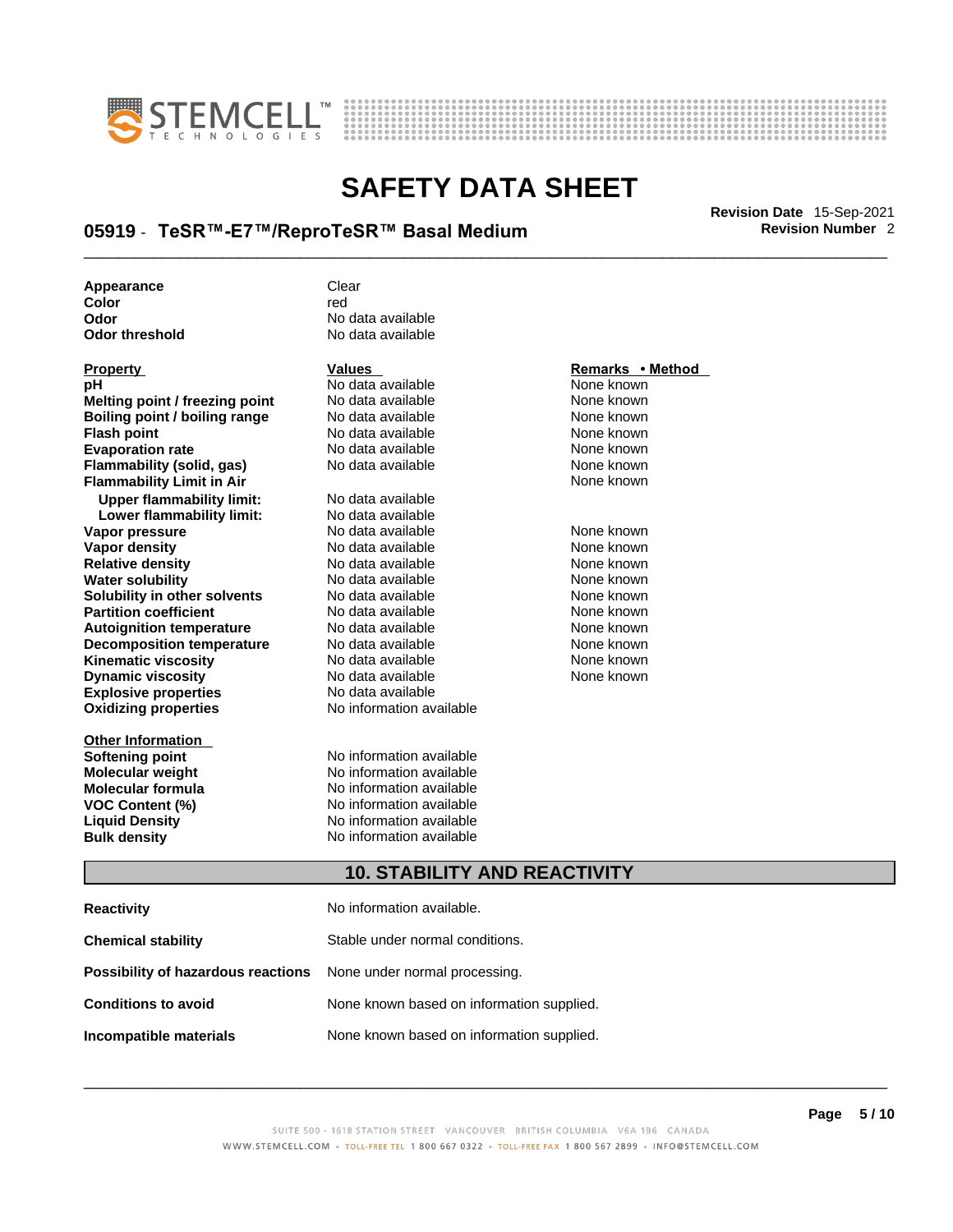



## \_\_\_\_\_\_\_\_\_\_\_\_\_\_\_\_\_\_\_\_\_\_\_\_\_\_\_\_\_\_\_\_\_\_\_\_\_\_\_\_\_\_\_\_\_\_\_\_\_\_\_\_\_\_\_\_\_\_\_\_\_\_\_\_\_\_\_\_\_\_\_\_\_\_\_\_\_\_\_\_\_\_\_\_\_\_\_\_\_\_\_\_\_ **Revision Date** 15-Sep-2021 **05919** - **TeSR™-E7™/ReproTeSR™ Basal Medium Revision Number** 2

**Hazardous decomposition products** None known based on information supplied.

### **11. TOXICOLOGICAL INFORMATION**

**Information on likely routes of exposure**

**Product Information**

| <b>Inhalation</b>                                                                                                                                                                                                                                                                                                                                                                                                                                                                                                                                                                 | Specific test data for the substance or mixture is not available.            |  |
|-----------------------------------------------------------------------------------------------------------------------------------------------------------------------------------------------------------------------------------------------------------------------------------------------------------------------------------------------------------------------------------------------------------------------------------------------------------------------------------------------------------------------------------------------------------------------------------|------------------------------------------------------------------------------|--|
| Eye contact                                                                                                                                                                                                                                                                                                                                                                                                                                                                                                                                                                       | Specific test data for the substance or mixture is not available.            |  |
| <b>Skin contact</b>                                                                                                                                                                                                                                                                                                                                                                                                                                                                                                                                                               | Specific test data for the substance or mixture is not available.            |  |
| Ingestion                                                                                                                                                                                                                                                                                                                                                                                                                                                                                                                                                                         | Specific test data for the substance or mixture is not available.            |  |
|                                                                                                                                                                                                                                                                                                                                                                                                                                                                                                                                                                                   | Symptoms related to the physical, chemical and toxicological characteristics |  |
| <b>Symptoms</b>                                                                                                                                                                                                                                                                                                                                                                                                                                                                                                                                                                   | No information available.                                                    |  |
| <b>Numerical measures of toxicity</b><br><b>Acute toxicity</b>                                                                                                                                                                                                                                                                                                                                                                                                                                                                                                                    |                                                                              |  |
| 0 % of the mixture consists of ingredient(s) of unknown toxicity<br>Unknown acute toxicity<br>0 % of the mixture consists of ingredient(s) of unknown acute oral toxicity<br>0 % of the mixture consists of ingredient(s) of unknown acute dermal toxicity<br>0 % of the mixture consists of ingredient(s) of unknown acute inhalation toxicity (gas)<br>0 % of the mixture consists of ingredient(s) of unknown acute inhalation toxicity (vapor)<br>0 % of the mixture consists of ingredient(s) of unknown acute inhalation toxicity (dust/mist)<br><b>Product Information</b> |                                                                              |  |
| Delayed and immediate effects as well as chronic effects from short and long-term exposure                                                                                                                                                                                                                                                                                                                                                                                                                                                                                        |                                                                              |  |
| <b>Skin corrosion/irritation</b>                                                                                                                                                                                                                                                                                                                                                                                                                                                                                                                                                  | No information available.                                                    |  |
| <b>Product Information</b>                                                                                                                                                                                                                                                                                                                                                                                                                                                                                                                                                        |                                                                              |  |
|                                                                                                                                                                                                                                                                                                                                                                                                                                                                                                                                                                                   |                                                                              |  |

**Serious eye damage/eye irritation** No information available. Product Information

**Respiratory or skin sensitization** No information available. Product Information

**Germ cell mutagenicity** No information available.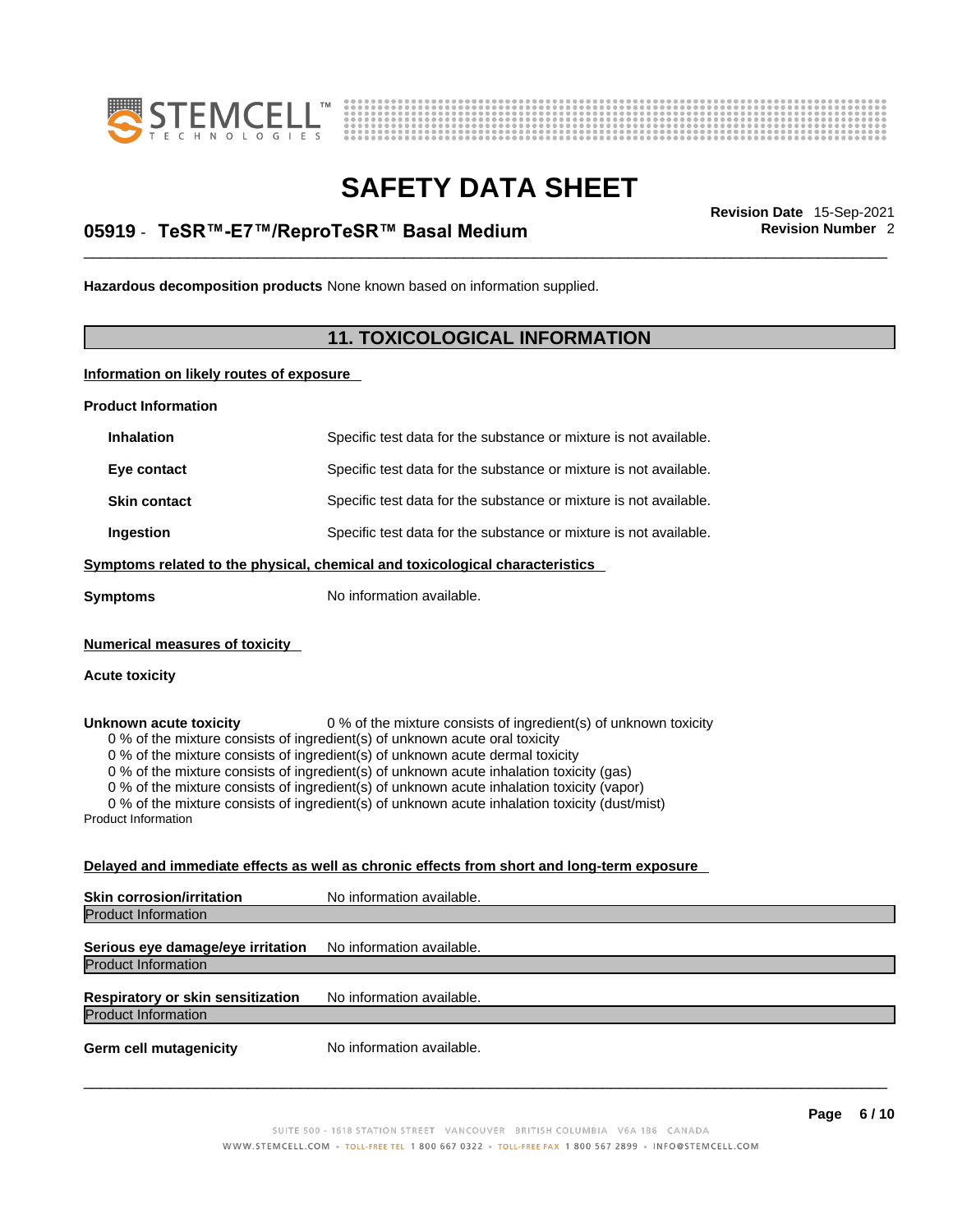



## \_\_\_\_\_\_\_\_\_\_\_\_\_\_\_\_\_\_\_\_\_\_\_\_\_\_\_\_\_\_\_\_\_\_\_\_\_\_\_\_\_\_\_\_\_\_\_\_\_\_\_\_\_\_\_\_\_\_\_\_\_\_\_\_\_\_\_\_\_\_\_\_\_\_\_\_\_\_\_\_\_\_\_\_\_\_\_\_\_\_\_\_\_ **Revision Date** 15-Sep-2021 **05919** - **TeSR™-E7™/ReproTeSR™ Basal Medium Revision Number** 2

| Product Information                    |                                                                                                                    |
|----------------------------------------|--------------------------------------------------------------------------------------------------------------------|
| Carcinogenicity                        | No information available.                                                                                          |
| Reproductive toxicity                  | No information available.<br><b>Product Information</b>                                                            |
| <b>STOT - single exposure</b>          | No information available.<br><b>Product Information</b>                                                            |
| <b>STOT - repeated exposure</b>        | No information available.<br><b>Product Information</b>                                                            |
| <b>Aspiration hazard</b>               | No information available.                                                                                          |
|                                        | <b>12. ECOLOGICAL INFORMATION</b>                                                                                  |
| Ecotoxicity                            |                                                                                                                    |
|                                        | <b>Product Information</b>                                                                                         |
| Persistence and degradability          | No information available.                                                                                          |
| <b>Bioaccumulation</b>                 | There is no data for this product.                                                                                 |
| Other adverse effects                  | No information available.                                                                                          |
|                                        |                                                                                                                    |
|                                        | <b>13. DISPOSAL CONSIDERATIONS</b>                                                                                 |
| Waste treatment methods                |                                                                                                                    |
| Waste from residues/unused<br>products | Dispose of in accordance with local regulations. Dispose of waste in accordance with<br>environmental legislation. |
| <b>Contaminated packaging</b>          | Do not reuse empty containers.                                                                                     |
|                                        |                                                                                                                    |

### **14. TRANSPORT INFORMATION**

DOT Not regulated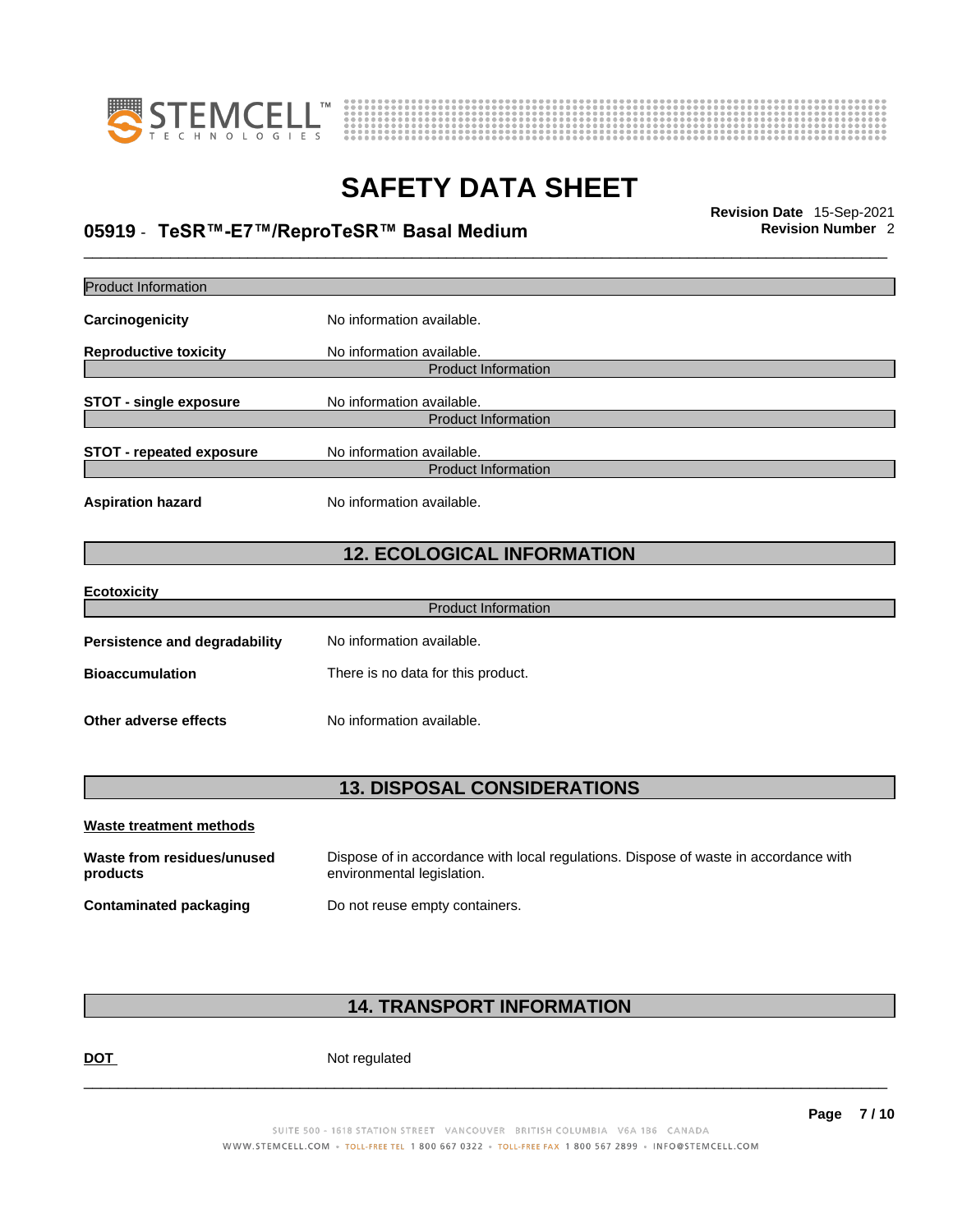



## \_\_\_\_\_\_\_\_\_\_\_\_\_\_\_\_\_\_\_\_\_\_\_\_\_\_\_\_\_\_\_\_\_\_\_\_\_\_\_\_\_\_\_\_\_\_\_\_\_\_\_\_\_\_\_\_\_\_\_\_\_\_\_\_\_\_\_\_\_\_\_\_\_\_\_\_\_\_\_\_\_\_\_\_\_\_\_\_\_\_\_\_\_ **Revision Date** 15-Sep-2021 **05919** - **TeSR™-E7™/ReproTeSR™ Basal Medium Revision Number** 2

| <b>TDG</b>  | Not regulated |
|-------------|---------------|
| <b>MEX</b>  | Not regulated |
| ICAO (air)  | Not regulated |
| <b>IATA</b> | Not regulated |
| <b>IMDG</b> | Not regulated |
| <b>RID</b>  | Not regulated |
| <b>ADR</b>  | Not regulated |
| <b>ADN</b>  | Not regulated |

### **15. REGULATORY INFORMATION**

| <b>International Inventories</b> |                 |  |
|----------------------------------|-----------------|--|
| <b>TSCA</b>                      | Does not comply |  |
| <b>DSL/NDSL</b>                  | Does not comply |  |
| <b>EINECS/ELINCS</b>             | Does not comply |  |
| <b>ENCS</b>                      | Does not comply |  |
| <b>IECSC</b>                     | Does not comply |  |
| <b>KECL</b>                      | Does not comply |  |
| <b>PICCS</b>                     | Does not comply |  |
| <b>AICS</b>                      | Does not comply |  |
|                                  |                 |  |

 **Legend:** 

 **TSCA** - United States Toxic Substances Control Act Section 8(b) Inventory

 **DSL/NDSL** - Canadian Domestic Substances List/Non-Domestic Substances List

 **EINECS/ELINCS** - European Inventory of Existing Chemical Substances/European List of Notified Chemical Substances

 **ENCS** - Japan Existing and New Chemical Substances

 **IECSC** - China Inventory of Existing Chemical Substances

 **KECL** - Korean Existing and Evaluated Chemical Substances

 **PICCS** - Philippines Inventory of Chemicals and Chemical Substances

 **AICS** - Australian Inventory of Chemical Substances

#### **US Federal Regulations**

### **SARA 313**

Section 313 of Title III of the Superfund Amendments and Reauthorization Act of 1986 (SARA). This product does not contain any chemicals which are subject to the reporting requirements of the Act and Title 40 of the Code of Federal Regulations, Part 372.

| No |  |
|----|--|
| No |  |
|    |  |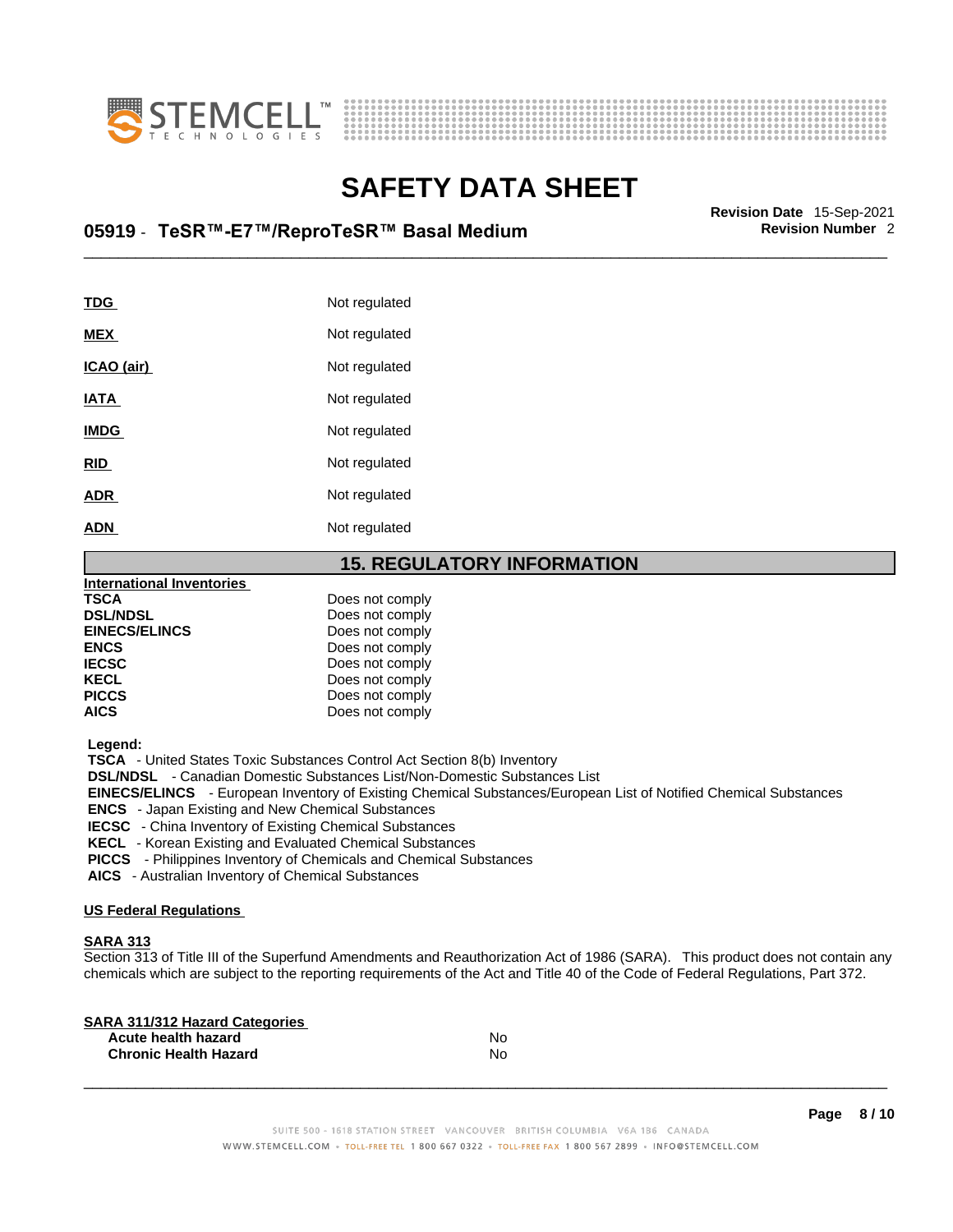



## \_\_\_\_\_\_\_\_\_\_\_\_\_\_\_\_\_\_\_\_\_\_\_\_\_\_\_\_\_\_\_\_\_\_\_\_\_\_\_\_\_\_\_\_\_\_\_\_\_\_\_\_\_\_\_\_\_\_\_\_\_\_\_\_\_\_\_\_\_\_\_\_\_\_\_\_\_\_\_\_\_\_\_\_\_\_\_\_\_\_\_\_\_ **Revision Date** 15-Sep-2021 **05919** - **TeSR™-E7™/ReproTeSR™ Basal Medium Revision Number** 2

| <b>Fire hazard</b>                | No |
|-----------------------------------|----|
| Sudden release of pressure hazard | No |
| <b>Reactive Hazard</b>            | N٥ |

#### **CWA** (Clean Water Act)

This product does not contain any substances regulated as pollutants pursuant to the Clean Water Act (40 CFR 122.21 and 40 CFR 122.42).

#### **CERCLA**

This material, as supplied, does not contain any substances regulated as hazardous substances under the Comprehensive Environmental Response Compensation and Liability Act (CERCLA) (40 CFR 302) or the Superfund Amendments and Reauthorization Act (SARA) (40 CFR 355). There may be specific reporting requirements at the local, regional, or state level pertaining to releases of this material.

#### **US State Regulations**

#### **California Proposition 65**

This product does not contain any Proposition 65 chemicals.

### **U.S. State Right-to-Know Regulations**

#### **US State Regulations**

| Chemical name    | New<br><b>Jersey</b> | Massachusetts | Pennsylvania |
|------------------|----------------------|---------------|--------------|
| Water            |                      |               |              |
| フフへへ<br>732-18-5 |                      |               |              |

#### **U.S. EPA Label Information**

**EPA Pesticide Registration Number** Not applicable

### **16. OTHER INFORMATION, INCLUDING DATE OF PREPARATION OF THE LAST REVISION**

**Prepared By, Cuality Control. STEMCELL Technologies Canada Inc.** 

**Revision Date** 15-Sep-2021

**Revision Note** Noinformation available.

### **Disclaimer**

The information provided in this Safety Data Sheet is correct to the best of our knowledge, information and belief at the date of its publication. The information given is designed only as a guidance for safe handling, use, processing, storage, transportation, disposal and release and is not to be considered a warranty or quality specification. The information relates only to the specific material designated and may not be valid for such material used in combination with any other